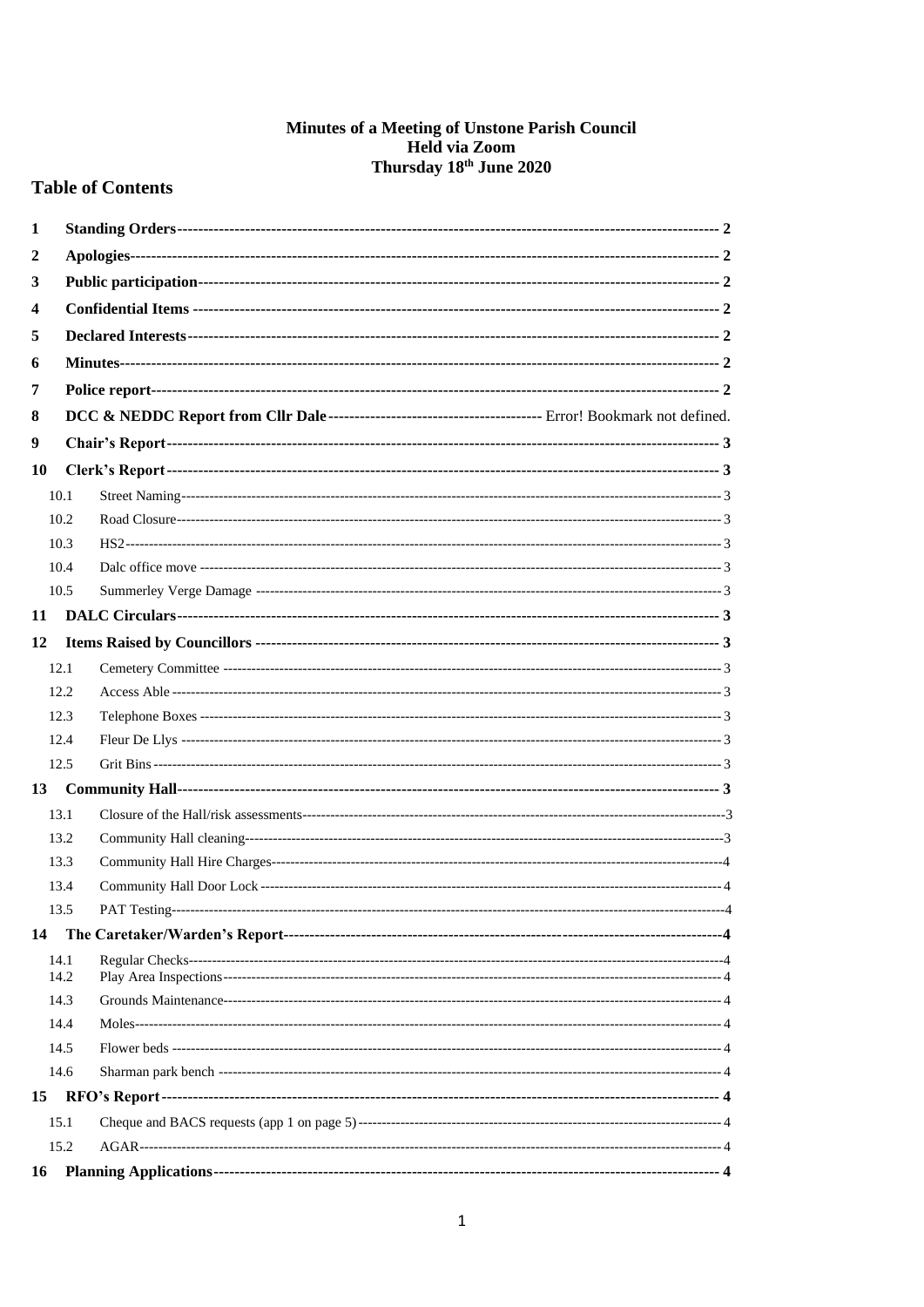## **Minutes of a Meeting of Unstone Parish Council Held via Zoom Thursday 18th June 2020**

**Present:** Cllrs: Cllr A Dale (DCC), J Hill, A Land, M Lilleyman, K Perkins T Rogers, R Smith & V Tebbs **In attendance:** J Clayton (Clerk) E Smith (RFO) and M Brown (Caretaker/Warden) 23/20 **Absence noted** – Cllr S Hopkinson and J Elliott did not join the Zoom meeting, Cllr R Smith chaired the meeting.

- 24/20 **Public participation** no members of the public were present.
- 25/20 **Confidential Items** there were no confidential items on the Agenda
- 26/20 **Declared Interests –** Cllr Dale declared an interest in the Cemetery Committee 33.1/20
- 27/20 **Minutes** of the UPC meeting on Thursday 21<sup>st</sup> May 2020 were accepted by all and signed by the Chair. RESOLVED

#### 28/20 **Police Report**

- .1 The Clerk reported PC 2846 Matthews had recently replaced PC Crook.
- $\mathcal{D}$ In April the following incidents were reported in Unstone - 5 x Anti-social behaviour and 2 x Criminal Damage. RESOLVED TO NOTE

## 29/20 **DCC & NEDDC Report - Cllr Dale reported:**

- .1 DCC – 6,800 residents were registered as self – isolating, 92 food parcels had been delivered and 7,900 deliveries of medical supplies had been made.
- .2 A61 a stretch of the bypass was due to be resurfaced shortly, with a new surface to reduce road noise.
- .3 The Caretaker/Warden asked Cllr Dale to liaise with Rykneld regarding the damage caused to Unstone Green whilst works were undertaken on the flats damaged by fire. RESOLVED
- 30/20 **Chair's Report –** Nothing to report

## 31/20 **Clerk's Report**

The Clerk reported the following:

- .1 Street Naming - Change of name the airstrip at Summerly will now be known as the Apperknowle Airstrip, Bentley Farm, Ash Lane, Summerley, Apperknowle.
- .2 Road closure 10<sup>th</sup>-14<sup>th</sup> August Main Road Troway, closed for gas works
- .3 HS2 4<sup>th</sup> report - Being a Good Neighbour Progress Report has been published, works on the project were still ongoing
- .4 The DALC office had moved to Lime Tree Business Park, Matlock
- .5 Reported damage to verge at Summerly near UPC's bench had been reported to NEDDC.
- .6 Summerley dog bin – the Caretaker/Warden liaising with NEDDC regarding the new location.
- .7 Website accessibility – together with the RFO and Graham Mumby, works had been started to ensure the UPC adhered with the new legislation which would come into effect in September. An update would be provided at the September meeting. RESOLVED TO NOTE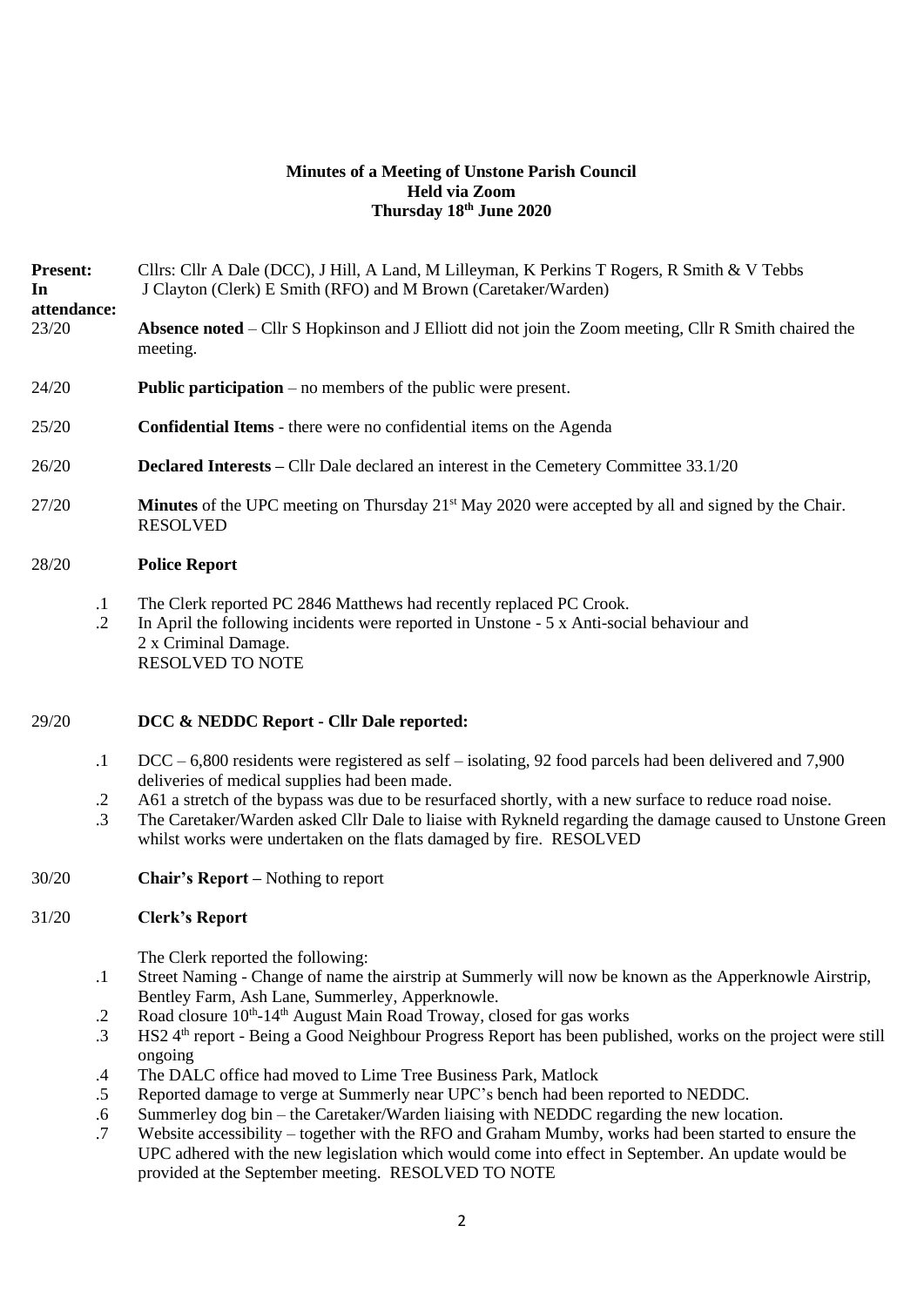32/20 It was noted that all DALC memos and relevant correspondence had been circulated, copies were available from the Clerk. RESOLVED

## 33/20 **Items Raised by Councillors.**

- .1 Cemetery Committee Cllr Rogers reported that together with Cllr Tebbs and Cllr Smith he attended a Zoom meeting. Mr Fieldsend was in attendance with members of Dronfield Town Council. All Cllrs agreed that full financial records for the last 5 years and Minutes should be viewed before moving forward and asked the Clerk to request the records from DTC and inform Mr Fieldsend. RESOLVED
- .2 Access Able Cllr Hill raised the matter, the Clerk had circulated all supporting information. Cllrs decided not to register for the scheme due to the £295 fee. RESOLVED
- .3 Telephone Boxes Cllr Rogers reported that the Telephone boxes at Hundall and Middle Handley had been renovated and re painted and looked excellent. He expressed his gratitude to the local residents who undertook the works.

Cllr Dale reported he was looking for volunteers to help with the restoration of the telephone boxes at Unstone, works could commence once COVID restrictions allowed such activities. The Caretaker/Warden would advise on H&S in relation to the work. RESOLVED

- .4 Fleur De Llys – Cllr Rogers reported that the site was a very bad state as several planning applications had been approved but no works had commenced on site so far. Cllr Dale added that the owners had a three-year period to commence works after approval. RESOLVED TO NOTE
- .5 Grit Bins – Cllr Dale reported that he was aware of two requests, one at Red house, Severn Trent were addressing the issue at that location, the second application was made directly to DCC from a resident at Hundall. Cllrs asked the Clerk to write to local residents to establish the problem and proposed location for a new grit bin and report back to UPC. RESOLVED

## 34/20 **Community Hall**

- .1 The Clerk reported that Risk Assessments had been completed and circulated in preparation to the possible reopening of the Community Hall. As per guidance the hall would require a thorough clean between each Hirer. The Clerk had emailed all hirers to gauge their intentions and would report back to the next meeting.
- .2 The Caretaker/Warden added that whilst he was on annual leave an outside cleaning contractor would be required to undertake the cleaning of the Community Hall in his absence. Cllrs asked that the matter be brought to the next meeting for further consideration. RESOLVED
- .3 Review of Community Hall Charges – All Cllrs agreed to keep hire rates at the current level for 2020/21. RESOLVED.
- .4 PAT testing. The Caretaker/Warden reported that the Electrician had carried out PAT testing on all items at the Community Hall. All item had passed except the Microwave oven, Cllrs approved the replacement (30ltr model - £99). RESOLVED.
- .5 The door at the Community Hall could not be repaired and a new door was now required. Quotations would be obtained and reported back to the next meeting. RESOLVED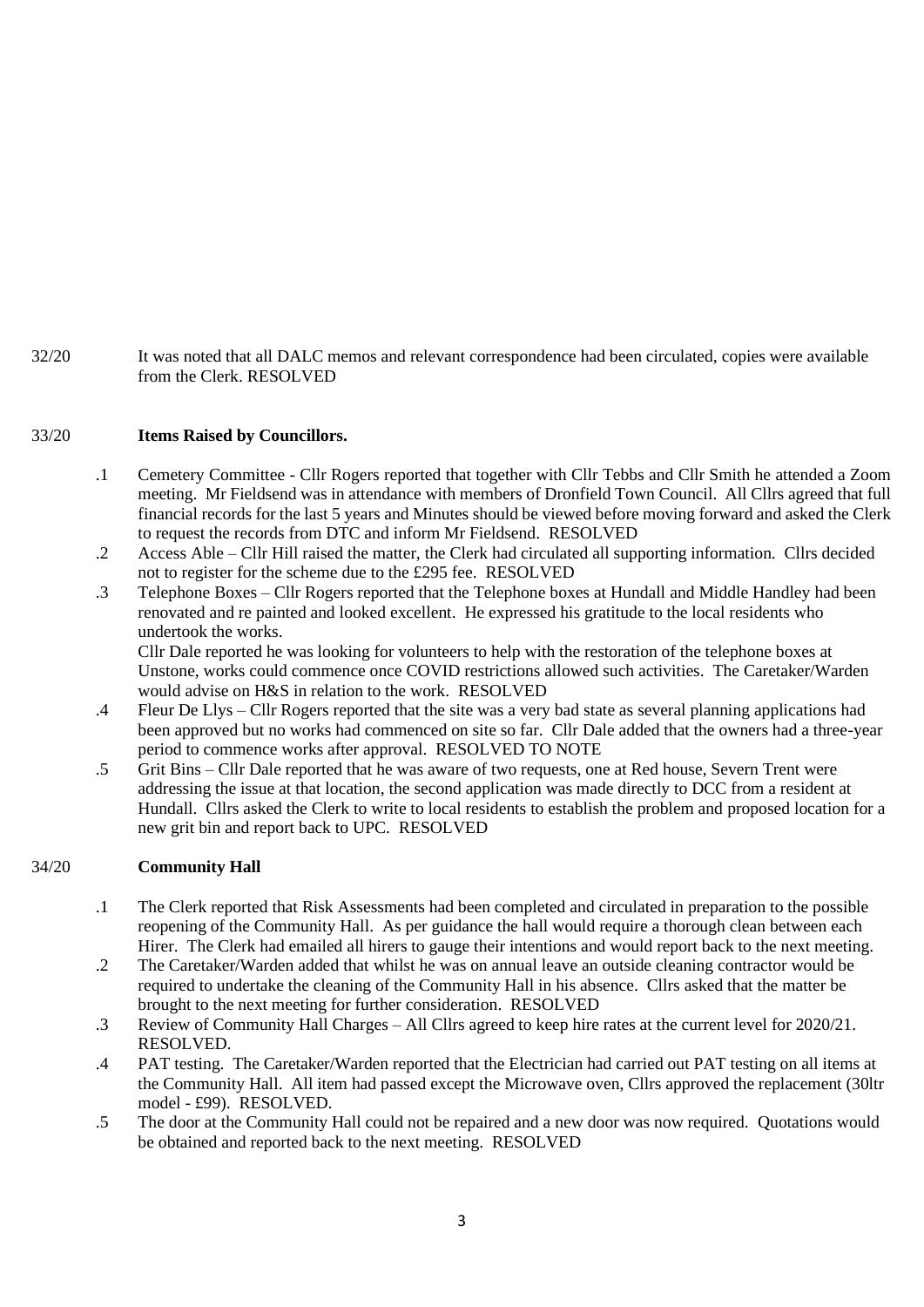## 35/20 **The Caretaker/Warden's Report**

- .1 Regular checks on all bins, grit bins, dog bins and bus stops had been completed.
- .2 Regular park inspections and litter picks carried out.
- .3 Routine grass cutting, strimming etc around parish grounds.
- .4 The mole catcher has undertaken work at Whittington play area.
- .5 Flower beds were prepared for summer flowers but unfortunately no stock can be located at the present time.
- .6 The bench at Sharman play area, has been dismantled as it is beyond repair. Cllrs asked for quotations for its replacement be brought to the next meeting and approved the re location of the bench to a different area of the playground and grass over the old site. RESOLVED TO NOTE

| 36/20          | RFO's Report.<br>The RFO's report had been circulated and was approved.                                                                                                                                                                                                                                                                                                                                                                                                                                                                                                                                                                                                                                                                          |
|----------------|--------------------------------------------------------------------------------------------------------------------------------------------------------------------------------------------------------------------------------------------------------------------------------------------------------------------------------------------------------------------------------------------------------------------------------------------------------------------------------------------------------------------------------------------------------------------------------------------------------------------------------------------------------------------------------------------------------------------------------------------------|
|                | The Cheque /BAC's request for June 2020 - £8,597.98 was unanimously approved along with the current<br>income sheet and bank reconciliation (App 1). RESOLVED                                                                                                                                                                                                                                                                                                                                                                                                                                                                                                                                                                                    |
| 37/20          | The Annual Governance Statement & Internal Audit report had been approved and would be signed.<br><b>RESOLVED</b>                                                                                                                                                                                                                                                                                                                                                                                                                                                                                                                                                                                                                                |
| 38/20          | Consideration and approval of the Accounting Statement by the members of the meeting as a whole by<br>resolution, all members were in agreement and the Accounting Statements would be signed in due course.<br><b>RESOLVED</b>                                                                                                                                                                                                                                                                                                                                                                                                                                                                                                                  |
| 39/20          | The RFO reported that the work on the unadopted road at Apperknowle could not be carried out due to lock<br>down restrictions. The quote had now increased significantly to $\text{\pounds}2,400.00$ for a partial resurface and fill.<br>Cllrs agreed that his was a short -term solution and asked that quotations be sought for a complete resurfacing<br>of the entire road. The RFO will report this back to the next meeting. RESOLVED                                                                                                                                                                                                                                                                                                     |
| 40/20          | The RFO reported that a quotation had been received for the new park signage - £267.40, this was agreed by<br>all Cllrs. RESOLVED                                                                                                                                                                                                                                                                                                                                                                                                                                                                                                                                                                                                                |
| 41/20          | <b>Planning Applications</b><br>CHE/20/00188/REM1 Proposal: Variation of condition 52 of CHE/0892/0496 (Erection of world ecology<br>centre) to allow for the re-location of the phase one medical clinic, spa and apart-hotel to an alternative<br>location. Description has been amended from deletion of condition to variation of condition 14.05.20.<br>Location: Land At The Brushes, Sheffield Road, Sheepbridge, Derbyshire, Applicant: Peak Healthcare Park<br>Cllrs raised no objections regarding this application. Cllr Dale reported that he had met with Mr Carr and he<br>had confirmed that a wall and canopy would be placed over the Go cart track to ensure that noise levels<br>would be kept to a minimum. RESOLVED TO NOTE |
| 42/20<br>43/20 | The next meeting was confirmed for Thursday 16 <sup>th</sup> July 2020<br>The meeting closed at 8.24pm                                                                                                                                                                                                                                                                                                                                                                                                                                                                                                                                                                                                                                           |

Page 4 of 4 Chair's signature……………………………………………………………………………16<sup>th</sup> July 2020